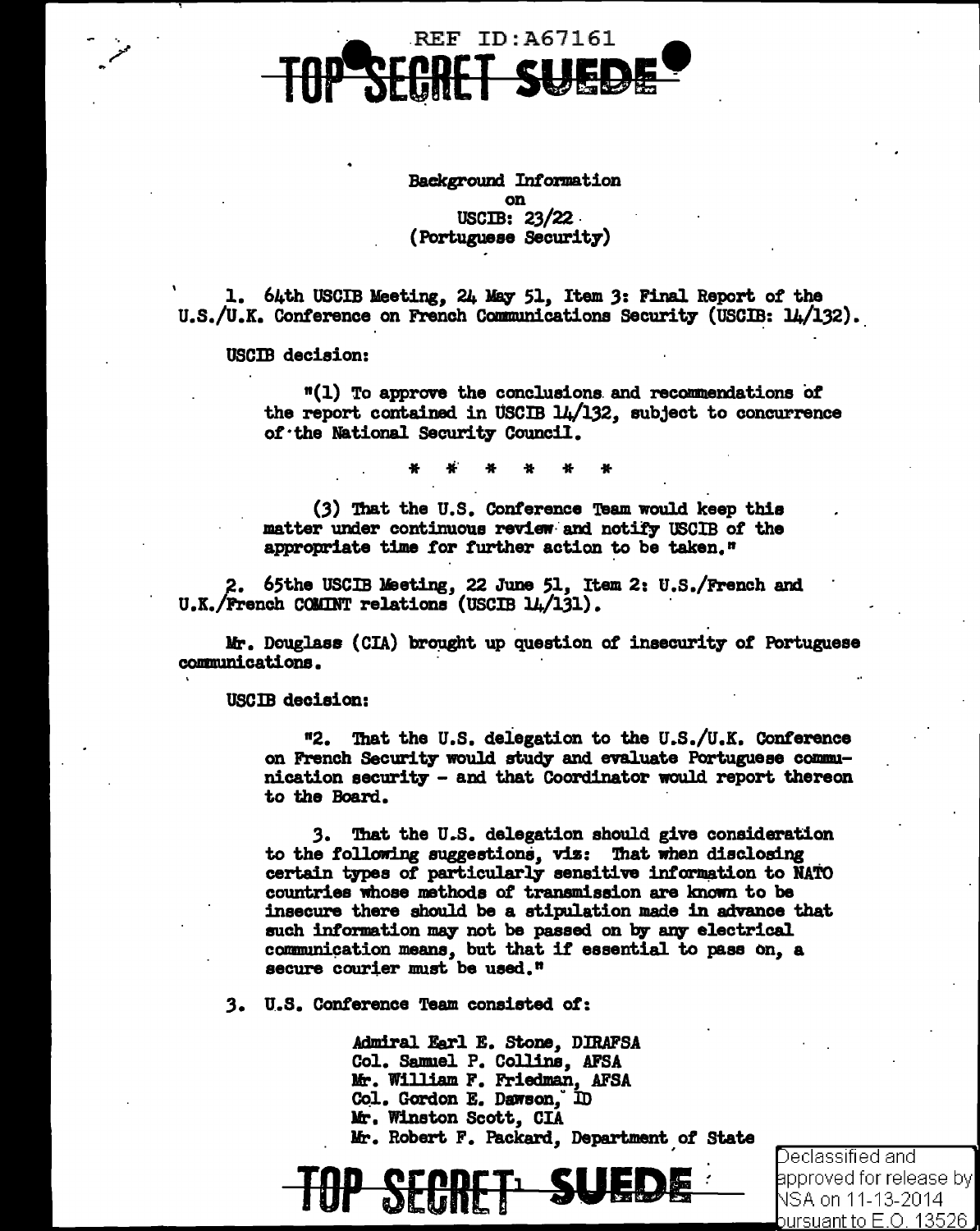

4. Admiral Stone's Memo of 2 July designating me as Acting Chairman of Committee (Encl. 1).

5. The Ad Hoc Committee held three meetings (3, 9, 12 July) and prepared a Report on Evaluation of Portuguese Communication Security (USCIB: 23/18).

### Recamnerdationa:

"a. The conclusions of this study be approved as the present USCIB view with regard to the problem.

b. The U.S. Delegation to the U.S.-U.K. Conference on French communications security be continued as an ad hoc body to ascertain the exact extent to which present NATO practices may provide secure ways and means, within the framework of these practices, to solve the Portuguese problem.

c. Further consideration of exceptional, direct action to improve Portuguese communications security be deferred pending (1) completion of the study recommended under b above and (2) NSC and USCIB decisions whether such action is to be taken vis-a-vis the French Government."

6. 66th USCIB lleeting, 13 July 1951, It• *3:* Evaluation *ot*  Portuguese Communication Security (USCIB: 23/18).

### USCIB decision:

"USCIB agreed to accept the recommendations of the Ad. Hoc Committee, as set forth in paragraph 4, on page 3, of the inclosure to USCIB 23/18. It was agreed, further, that the Ad Hoc Committee would provide more complete information on the problem for consideration by the members at the next meeting. $"$ 

7. *Ad* Hoc Comittee held six meetings in the preparation of the present report (USCIB:  $23/22$ ):

| EQ $3.3(h)(2)$       | 4th on 18 July     | 7th on 27 July  |
|----------------------|--------------------|-----------------|
| PL 86-36/50 USC 3605 | 5th on 23 July     | 8th on 30 July  |
|                      | $6th$ on $26$ July | 9th on 2 August |

8. The Report represents the unanimous opinion of the Committee. It wiU be recalled that prior to the formal opening *ot* the 65th Meeting *ot* USCIB on 22 June 1951, Admiral Johnson requested that .the U.S. inember of the Security Coordinating Committee (SCC) of the NATO Standing Group in Washington and South at the could participate  $\sim$  iso that he could participate

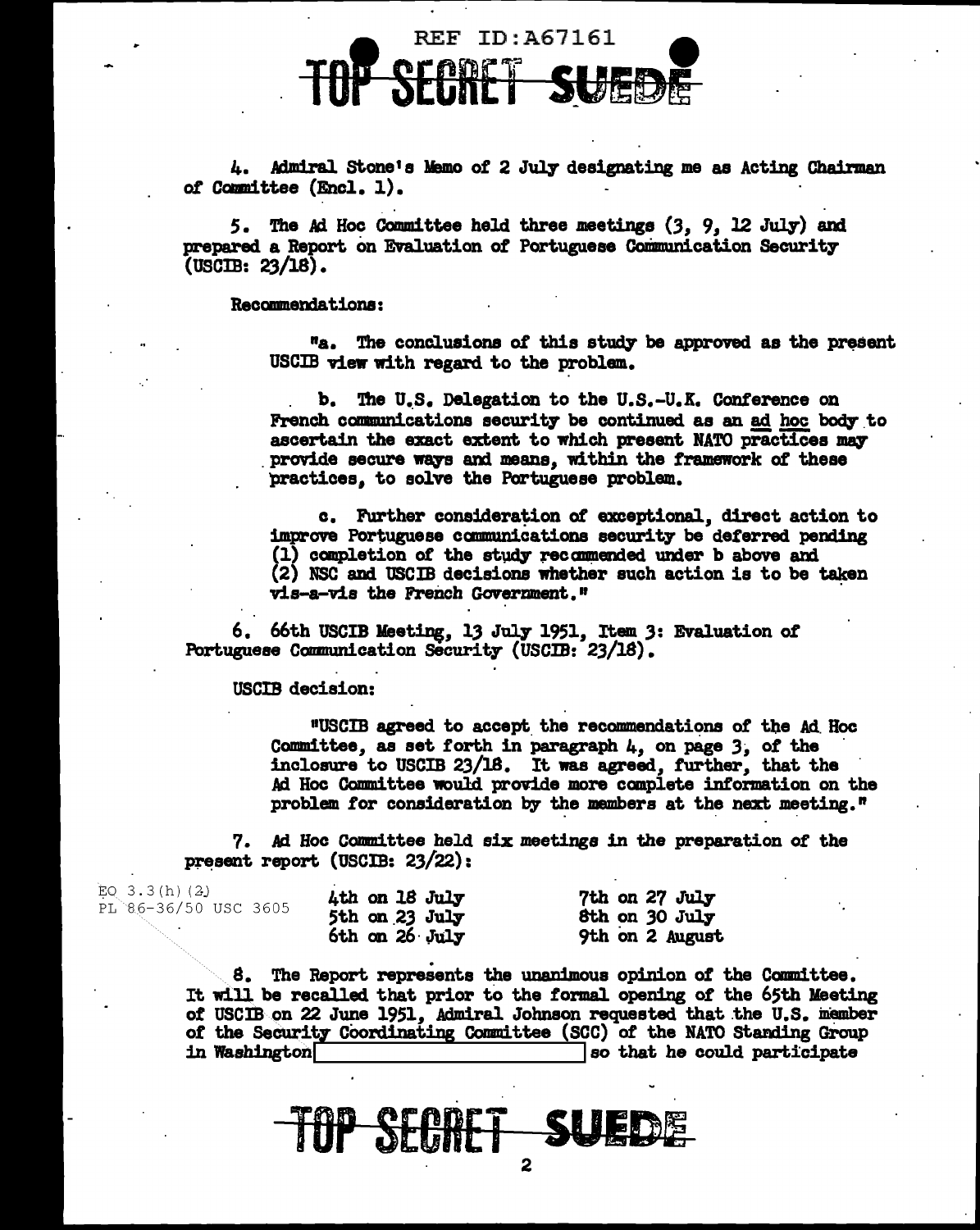

in SCC action about to be proposed by the U.K. representative on the SCC in the matter of leakage of NATO information through insecure telegraphic arrangements (Encl. 2). The U.S. member of SCC is CDR Mark T. Little, USN, and, upon approval of USCIB, he was indoctrinated as requested. CDR Little is also Chairman of SCC. At all six meetings the Committee was fortunate in having the benefit of participation by CDR Little. It also had the benefit of participation by Mr. William Harvey. Office of Special Operations, CIA, at the 7th and 8th meetings; of Capt. J.N. Wenger, Deputy Director, AFSA, at the 7th meeting; and of Capt. E.A. Taylor, USN Chairman of the Communications-Electronics Coordinating Section (CECS) of the Standing Group, NATO, at the 6th meeting. On behalf of the whole Committee. I wish to thank all of them for their able assistance to the Committee.

9. At the 6th meeting a division of opinion with regard to the action proposed for a prompt solution became evident; this was resolved at the 8th meeting by combining the best features of an Army and a CIA proposal in the premises. PL 86-36/50 USC 3605

EQ  $3.3(h)$  (2)

10. Even while it was studying the question of past security violations by the Portuguese, the Committee was confronted, at its 6th meeting on 26 July, with a new and most serious Portuguese security violation.

**The violation** 

was of such serious nature, involving U.S. political matters of great secrecy, that the CIA member of the Ad Hoc Committee was asked by his superiors to request the Committee to bring in its report at the earliest moment, by the end of the week if at all possible. Spurred on by this request, the Committee agreed to put forth additional effort by holding its meetings more frequently; but at the meeting on the next day the CIA. representative announced that in view of the complexity of the matter. undue haste was not advisable and that the CIA now felt that the Committee should have more time to study the situation.

12. It will be noted that the proposal which is recommended by the Committee and which in its opinion offers best hope of bringing about a prompt improvement in the Portuguese situation, aims at inducing them to compile and use their own national settings for TYPEX. I would like to

**TUP SECRET: SUEDE**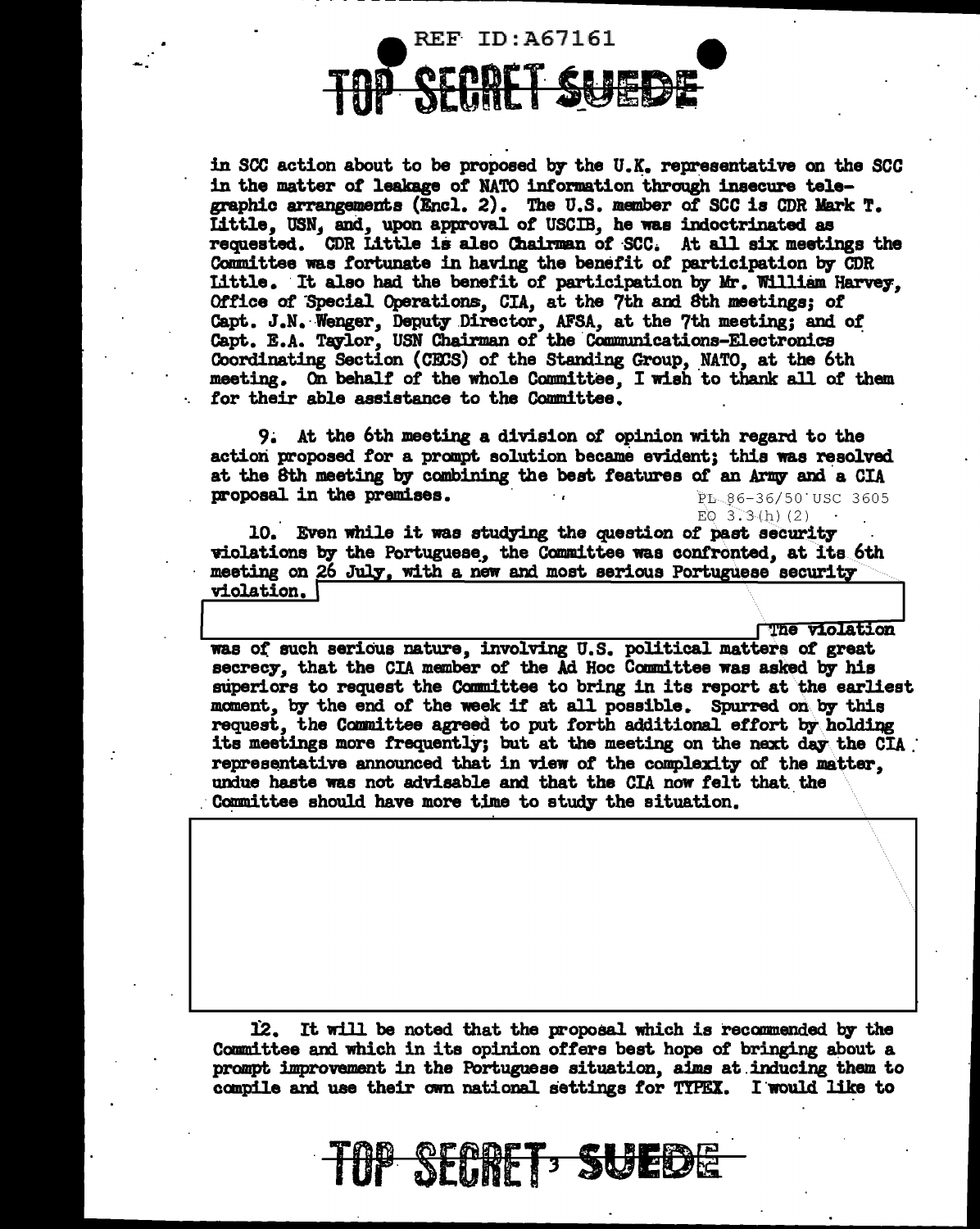# **REF ID:A67161**

 $\sim 10^{-1}$ 

point out that the U.S. as a member of NATO has been issued TYPEX machines for NATO communications\*, that a small amount of U.S. communications dealing with NATO matters is handled by these machines\*\*, and that the settings used are those prepared by the British. National comment, of course, is being handled by U.S. national machines, and not by TIPEX with U.S. prepared settings. I would like to point out further that if, on suggesting to the Portuguese that they use TYPEX more frequently and compile and use their own national settings, they should ask if the U.S. is also doing that, it would be embarrassing to have to answer in the negative. The U.S. tactical position in this problem vis-a-vis all the other NATO members would be greatly strengthened if the U.S. could say that it is using TYPEX with nationally prepared settings. The Committee has not made this suggestion in its Report, since it is a bit extraneous but I have felt it desirable to point this matter out before USCIB with the view of evoking some discussion. Even a token use of national settings might be helpful.

13. The detailed reasons why the Committee selected the proposal put forth are given in para. 13 of the report and I don't think of anything to add to them. It will be necessary, as pointed out in para. 14 of the report, to obtain the concurrence of ISIB to the proposal.

14. The Committee discussed at some length the question whether the approach to the Portuguese should or should not be undertaken without referring the matter to the NSC. It agreed that in view of the fact

in the case of the U.S./U.K. proposal to approach the French. However, USCIB may feel differently on this score and I wish to point out that one of the recommendations approved by USCIB in its last discussion of the Portuguese problem was:

> "c. Further consideration of exceptional, direct action. ... be deferred pending ... (2) NSC and USCIB decisions whether such action is to be taken vis-a-vis the French Government."

> > PL 86-36/50 USC 3605 EO  $3.3(h)(2)$

\*Washington, London, Paris, Heidelberg, Weisbaden, Rome has been authorized but not yet distributed.

**\*\*About 3 outgoing and 5 incoming messages per day between Washington** and Paris.